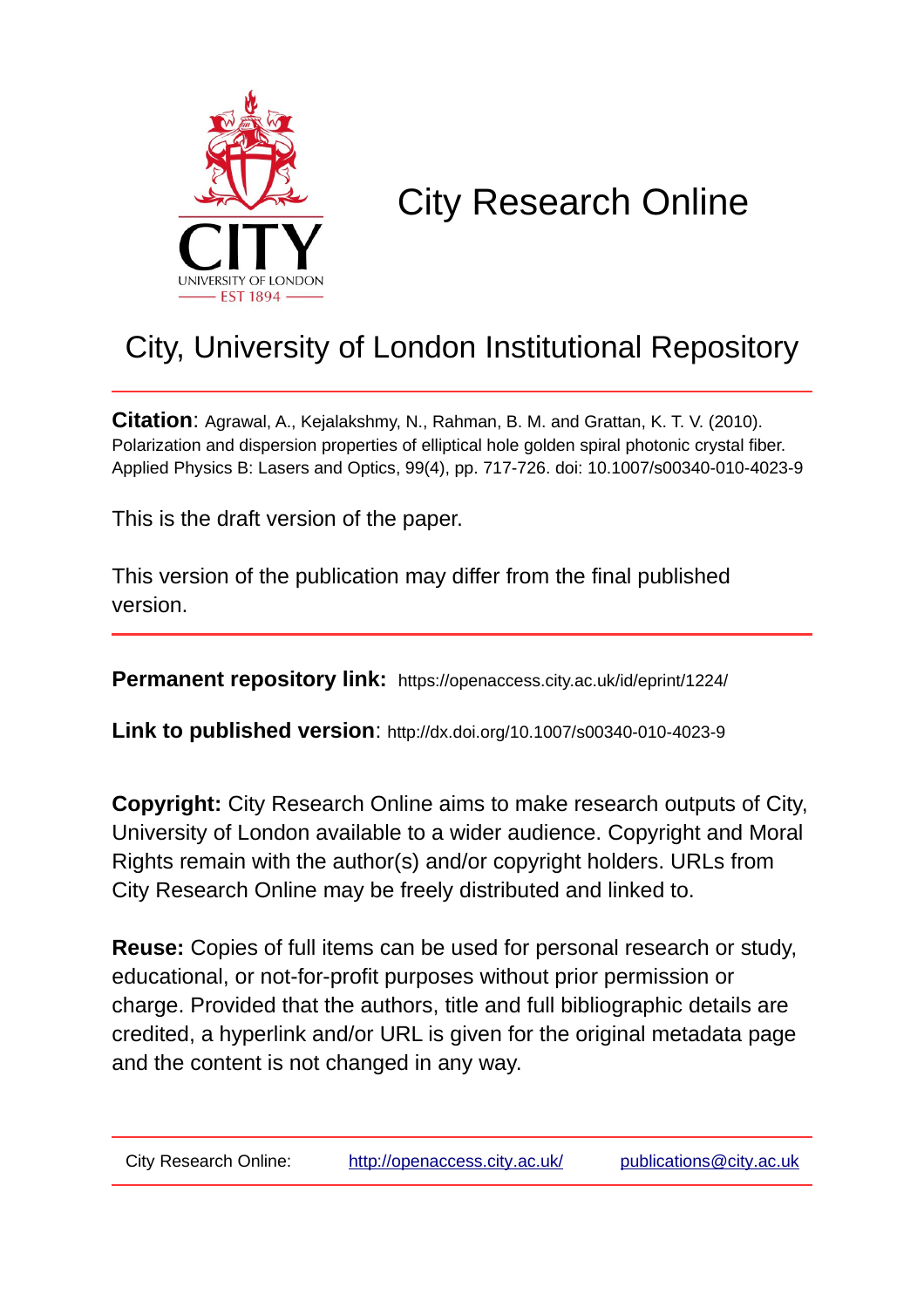### **Polarization and Dispersion Properties of Elliptical Hole Golden Spiral Photonic Crystal Fiber**

#### **Arti Agrawal, N. Kejalakshmy, B. M. A. Rahman and K. T. V. Grattan**

School of Engineering and Mathematical Sciences, City University London, London, EC1V 0HB, United Kingdom.

Corresponding author: b.m.a.rahman@city.ac.uk

**Abstract** An elliptical air-hole golden spiral photonic crystal fiber (EGS-PCF) is analysed with the full-vectorial finite element method. The air-holes in the EGS-PCF are arranged in a spiral pattern governed by the Golden Ratio, where the design has been inspired by the optimal arrangement of seeds found in nature. The EGS-PCF exhibits extremely high birefringence (~0.022 at operating wavelength 1550*nm*) which is particularly useful for generating a polarization stable supercontinuum (SC). The fiber can also be designed to have a Zero Dispersion Wavelength (ZDW) at a suitable wavelength for only one polarization and large negative dispersion for the other, leading to a single polarization SC. In addition, the fiber dispersion can be designed to obtain ZDWs at 800*nm* and 1064*nm* simultaneously which can facilitate broadband supercontinuum generation (SCG) through multi-wavelength pumping.

#### **1 Introduction**

Photonic Crystal Fibers (PCF) that guide light through the mechanism of modified total internal reflection usually have a high index core surrounded by a cladding with a lower average index due to an air-hole microstructure. Large birefringence can be achieved in such PCF due to the large index contrast as well as the potential to tailor the arrangement and shape of the air-holes. Air-holes in the PCF cladding can be arranged in a manner (with suitable hole-to-hole distance and location) to compensate for the material dispersion and obtain anomalous dispersion at wavelengths below the material Zero Dispersion Wavelength (ZDW). Therefore, it is possible to obtain polarization and waveguide dispersion behaviour needed for wide ranging applications. For example, highly birefringent fibers have application in high bit-rate communication systems, gyroscopes, sensing, in fiber lasers with single polarization output and in polarization stable SCG [1-3]. Non-linear PCF with a suitable dispersion have been used for SCG [4] to create sources for optical coherence tomography, frequency metrology and in the case of polarized SCG for tunable/UV generation [5]. Birefringence values of the order of  $10^{-2}$  can be achieved with PCF through exploiting asymmetry of the core or of the cladding (or a combination of both) [6-9]. However, the complicated arrangement of air-holes of different sizes and/or shapes makes fabrication challenging [7-9]. Recently, a highly birefringent PCF design called the Golden Spiral PCF (GS-PCF) [6] was presented, which has large phase birefringence (~0.016 at operating wavelength 1550*nm*, in this paper we refer to the phase modal birefringence as the birefringence). In this letter, the polarization and dispersion properties of the elliptical hole GS-PCF (termed the EGS-PCF) are presented. The fiber birefringence increases by 30% to 0.022 at operating wavelength 1550*nm* and has dispersion that can be tuned for very stable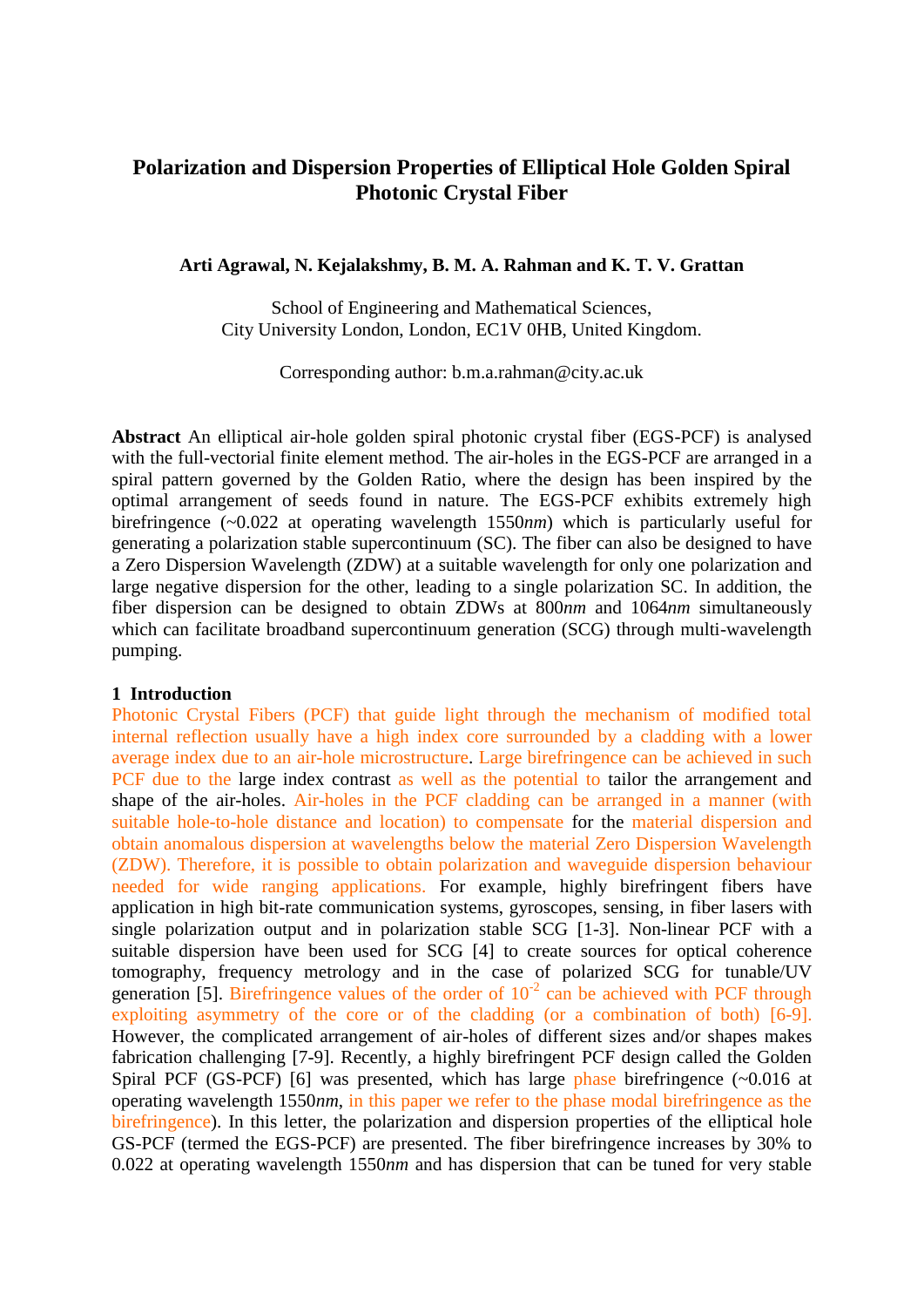SCG (without polarization fluctuations), single polarization SCG and even for ultrabroadband SCG.

#### **2 The EGS-PCF structure**

In the GS-PCF the air-holes are arranged in a golden spiral pattern that is asymmetric near the core area (see Fig. 1 [6]) and mimics the arrangement of growth of seeds in plants. It represents optimum utilization of space in the sense that it is possible to have large air fill fraction of upto 82.5% even with an irregular arrangement of air-holes (where air fill fraction is defined as the ratio of air-hole radius (*r*) and the spiral radius for the GS-PCF, *ro*). However, in the present case (EGS-PCF) all the identical air-holes are elliptical in shape. The semi-major and minor axes of the elliptical air-holes are denoted by *a* and *b* respectively. The larger the ratio  $a/b$  greater is the ellipticity ( $\varepsilon = a/b$ ) of the air-hole. For the case where  $a=b$ , the elliptical air-holes simply become circular (we will denote circular air-hole radius by *r*). Further, we define the air-hole orientation as horizontal, 'h', when the semi-major axis of the ellipse is along the *x* direction and vertical, 'v', when it is along the *y* direction respectively (see Figs. 1 and 2). A full vectorial Finite Element Method (FEM) [10] has been used to compute the birefringence of the EGS-PCF. The number of air-holes is kept constant at 43 in the numerical results reported. The Sellmeier equation has been used to obtain the refractive index of silica at different wavelengths to account for the material dispersion. About 65,000 second order triangular elements, arranged in an irregular mesh with 459617 nodal points, have been used to simulate the EGS-PCF structure using the COMSOL software. A single simulation run on a 64 bit quad-core Intel Pentium desk top computer took about 100s.

#### **3 Birefringence Properties of the EGS-PCF**

We examine the effect of changing air-hole shape from circular to elliptical on the birefringence while air-hole area is kept constant. Figure 3 shows the absolute value of birefringence as a function of wavelength for the two orientations. The solid curve represents the birefringence for the PCF with circular air-holes  $(r/r_0=0.70, r_0=0.45 \mu m, r=0.315 \mu m)$ . Elliptical air-holes of the same area as the circular air-holes are formed by stretching the circular air-holes in the  $x(y)$  direction and squeezing by the same amount in the  $y(x)$  direction. The curves with the triangular and square symbols represent elliptical air-holes in the 'h' and 'v' orientations respectively. We first look at the 'h' orientation and note that as the air-holes become more elliptical the birefringence increases substantially relative to circular air-holes. The *y* polarized mode for the elliptical air-hole PCF in the 'h' orientation has a lower effective index than the corresponding circular air-hole PCF (see Figs. 4a and 4b), as the high index silica regions in between air-holes which the field can enter are larger in the latter design. On the other hand, the effective index of the *x* polarized mode in the 'h' orientation is larger than that of the corresponding *x* polarized mode for the circular air-hole PCF, since the electric field spreads more in the *x* direction in silica in the former case due to the elongation(squeezing) of air-holes in *x*(*y*) direction and enhancement of the structural asymmetry. Since the effective index difference between the two modes is enhanced in the 'h' orientation, the birefringence is larger.

In the 'v' orientation, the effective index of the *y* polarized mode is larger than the  $x$ polarized mode of the same structure because the air-holes block spreading of the field into high index silica regions more in the *x* direction than in the *y* direction. Also  $n_{\text{eff}}$  for the *y* polarized mode is lower than the corresponding *y* polarized mode in the circular air-hole PCF at lower ellipticity (see Fig. 4c), while it is higher with increase in ellipticity (see fig. 4d). This occurs because in the former case, as the field spreads in the y-direction it encounters longer air-holes and effectively sees a larger air volume. However, with increase in ellipticity, the air-holes become very narrow and a larger proportion of the field can escape into the large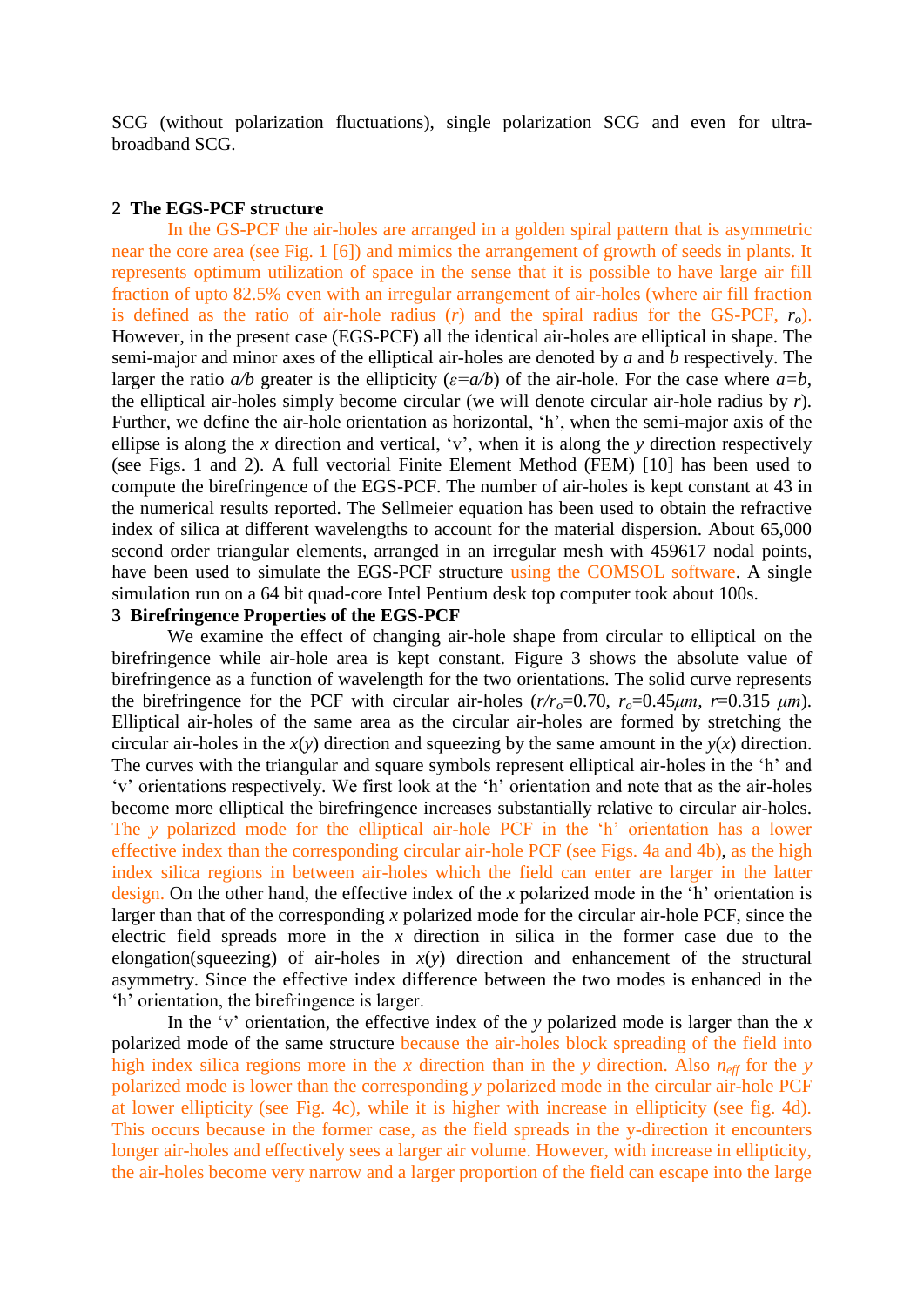index silica regions leading to larger effective index relative to the circular air-holes (see Fig. 4d) The effective index of the *x* polarized mode is also lower than the circular air-hole PCF (for  $a=1.1r$ ,  $b=r/1.1$ ), see Fig. 4c, since the electric field spread into silica in the *x* direction is blocked more effectively by the elliptical air-holes than the circular air-holes. As the difference between the effective indices of both the polarizations is reduced in the 'v' orientation, the birefringence is lower. The curve for 'v' orientation where  $a=1.2r$ ,  $b=r/1.2$ , does cross the circular air-hole birefringence at about 1.73*μm* since the effective index for the *y* polarized mode increases and is higher than that of the corresponding circular air-hole case as discussed above while the air-hole orientation continues to suppress the effective index for the *x*-polarized mode. We conclude from these results that keeping air-hole area constant (and therefore the air-filling fraction) birefringence increases with the ellipticity of air-holes oriented in a manner that enhances the structural asymmetry seen by the field.

We next examine the effect of increasing the ellipticity of air-holes for designs with larger air fill fractions in the 'h' and 'v' orientations where air-hole area maybe lower than that of circular air-holes. Figure 5 shows the absolute value of birefringence (for  $r/r<sub>o</sub>=0.80$ ,  $r<sub>o</sub>=0.45 \mu m$ ,  $r=0.36 \mu m$ ) as a function of wavelength for circular and elliptical air-holes; where the semi-major axis of the elliptical air-holes  $a=r$ , but the semi-minor, *b* is smaller, resulting in elliptical air-holes with lower area than the circular air-holes. We first note that comparing the birefringence of circular air-holes in Figs. 3 and 5 shows that larger air-fill fraction yields larger birefringence (since the core-cladding index difference is enhanced), which is in agreement with previous results [6]. From Fig. 5 it can also be seen that for shorter wavelengths, the circular air-hole design has a slightly larger birefringence, but as the wavelength increases the birefringence is much larger with elliptical air-holes, especially in the 'h' orientation. In the 'h' orientation the effective index of the *x* polarized mode increases as the field can spread more easily into silica in the *x* direction (and as the air-holes become narrower with increasing ellipticity, the effective index increases) while the *y* polarized mode sees needle shaped air-holes that block the field spreading in silica in the *y* direction. This enhances the birefringence even though the air filling fraction is lower than the circular airhole PCF.

In the 'v' orientation, for shorter wavelengths, the *y* polarized mode sees long airholes and consequently the effective index is lowered (similar to the case in Fig. 3). However, as the wavelength increases, the *y* polarized field spreads in the silica regions between airholes which causes the effective index to increase while the *x* polarized mode is still blocked from spreading too much in silica. This leads to the increase in birefringence for 'v' orientation. The index difference between core and cladding is larger for the circular air-hole PCF, and increase in the spotsize with wavelength leads to the field interacting with a larger number of air-holes for which the arrangement is more symmetric: hence the birefringence saturates or even decreases [6]. While for the EGS-PCF even at longer wavelengths, the asymmetry of the field distribution in the cladding contributes to increase in the birefringence. At 1550*nm* the largest birefringence is 0.02 (for *r*/*ro*=0.80).

Figure 6 shows the effect of the air-hole ellipticity on the birefringence variation with wavelength for both orientations (for  $r/r<sub>o</sub>=0.825$ ,  $r<sub>o</sub>=0.45 \mu m$ ,  $r=0.3712 \mu m$ ). Similar to Fig.5 it can be noted that birefringence increases with *ε*. For all values of *ε* the birefringence is larger for the 'h' orientation, especially for the case  $a=r$ ,  $b=r/3$ . The physical mechanism is similar to that responsible for the birefringence variation in Fig. 5, and the larger *r*/*r<sup>o</sup>* fraction yields larger birefringence values. The largest value obtained is 0.022 at 1550*nm* (in 'h' orientation,  $a=r$ ,  $b=r/3$ , core diameter~1*μm* and  $A_{eff}$  ~7  $\mu$ m<sup>2</sup>) while for an extremely well confined field, a birefringence value as large as 0.018 (in 'h' orientation, *a=r, b=r/2*, core diameter~1*μm* and *A*<sub>*eff*</sub>  $\sim$  4 *μm*<sup>2</sup>) is obtained. An increase in *ε* is accompanied by a decrease in the air volume: therefore, the field is less well confined and for extremely large ellipticity where the air-holes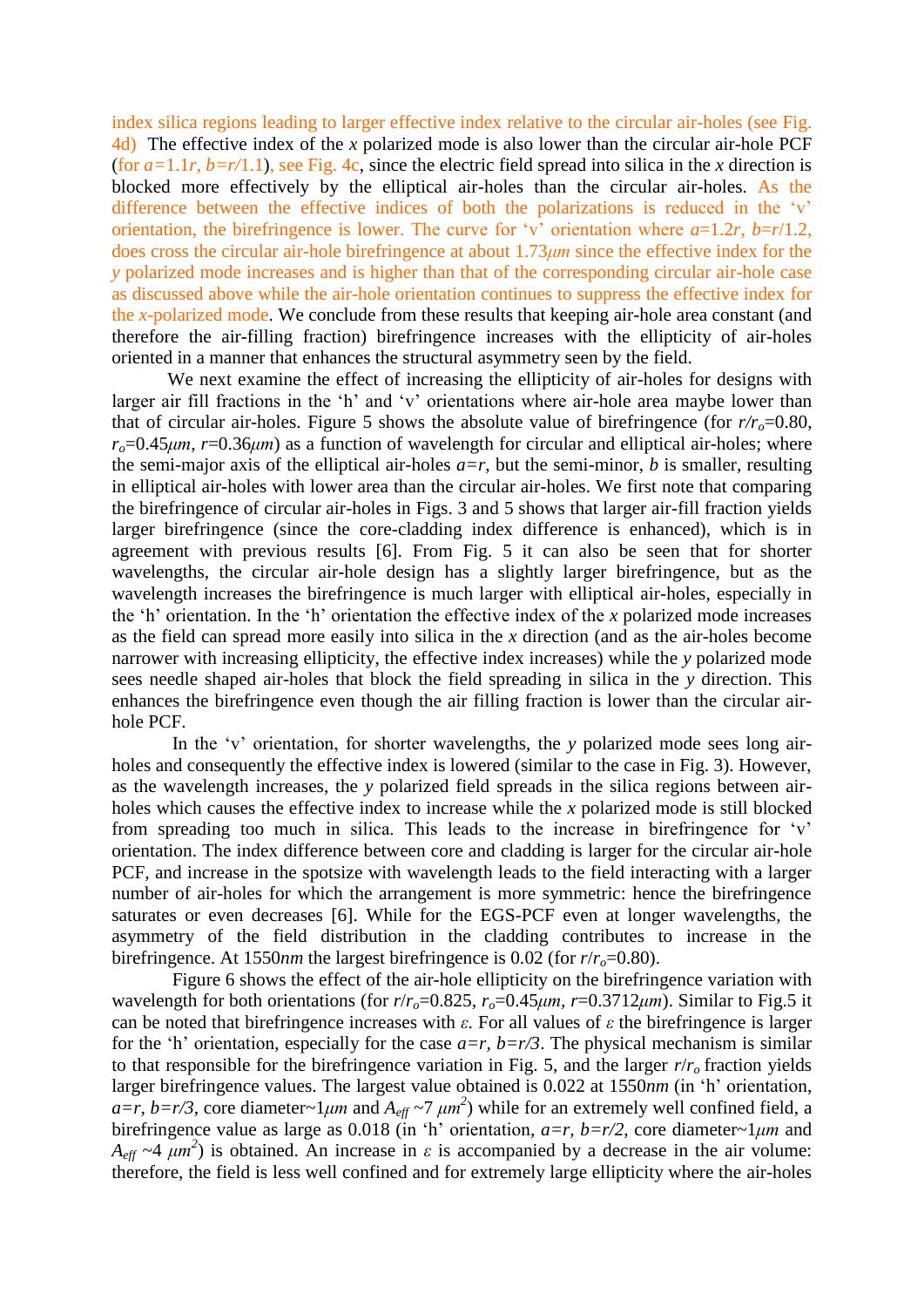are barely open slits, both the orthogonally polarized modes see similar air filling fraction (in both orientations) and birefringence saturates to similar values for both orientations.

Further more, we mention here that the absolute value of the group modal birefringence (which is linked to the first derivative of the phase birefringence) of the EGS-PCF at 1550nm is of the order of  $10^{-2}$ - $10^{-3}$ .

Thus, the ellipticity provides an additional way to control the birefringence as well as the degree of mode confinement (hence dispersion) in the PCF.

#### **4 Dispersion Properties of the EGS-PCF**

An important aspect of the highly birefringent PCF is the difference in the dispersion properties of the two orthogonal polarizations [6]. This property can be exploited to generate ultra-broadband SCG or suppress Stimulated Raman Scattering (SRS) for flat SCG through multi-wavelength pumping [11]. When the two orthogonally polarized PCF modes have different ZDWs, the total SC output is a linear combination of the two continua generated by pumping the SCG for the two modes [1]. With the EGS-PCF it is possible to tune the ZDWs such that one mode has small anomalous dispersion while the other has normal dispersion for single polarization SCG; for the ZDWs of the two orthogonally polarized modes to lie at different wavelengths, for example, close to 800*nm* and 1064*nm* and this could result in broadband and stable SCG. We compute the total group velocity dispersion of the EGS-PCF using the relation:

$$
D = -\frac{\lambda}{c} \frac{d^2 n_{\text{eff}}}{d\lambda^2} \tag{1}
$$

and by taking into account the material dispersion of silica as well.

We examine the effect of changing air-hole shape on the dispersion properties while air-hole area and air fill fraction are kept constant. Figures 7a and 7b show the dispersion variation of the EGS-PCF with wavelength for different values of  $\varepsilon$  ( $r/r<sub>o</sub>=0.70$ ,  $r<sub>o</sub>=0.45 \mu m$ ,  $r=0.315 \mu m$ ) while air-hole area is kept constant for the *x* and *y* polarized modes in the 'h' orientation respectively. We observe that for *x* polarized mode as the air-holes become more elliptical the dispersion becomes larger; the first ZDW is blue shifted and the second ZDW is red shifted while the dispersion properties of the *y* polarized mode do not change as much. For the *x* polarized modes, as the air-holes become more elliptical they allow the field to spread more in the *x* direction than circular or vertically oriented elliptical air-holes. Therefore the change in effective index of the *x* polarized mode is larger and dispersion is steeper than the circular air-hole case. The field interacts with the air-holes near the core at relatively shorter wavelengths and hence the first ZDW gets blue shifted. Also, the long wavelength behaviour (and the second ZDW) is red shifted because the field experiences a lower refractive index in the cladding at longer wavelengths due to the squeezed and elongated air-holes. However, the *y* polarized mode tends to spread more in the vertical direction and increase in ellipticity of the air-hole does not affect the field as much, hence the dispersion remains largely unaffected. Figures 8a and 8b show the dispersion variation with wavelength in the 'v' orientation. The *x* polarized mode experiences smaller dispersion change with change in ellipticity than the *y* polarized mode. The air-holes are elongated more and more (with increasing  $\varepsilon$ ) in the vertical direction and affect the fields spreading in silica in the *y* direction more than they do the spread in the *x* direction.

We now present results for dispersion variation with wavelength as air-holes are made more elliptical and air-hole area maybe smaller than that of circular air holes. Figures 9a and 9b show the dispersion variation of the EGS-PCF with wavelength as a function of *ε*  $(r/r_0=0.80, r_0=0.45 \mu m, r=0.36 \mu m)$  for the *x* and *y* polarized modes in the 'h' orientation respectively. As the ellipticity increases (the air-fill fraction decreases) the dispersion for both the polarizations decreases (relative to the circular air-holes) at shorter wavelengths, while it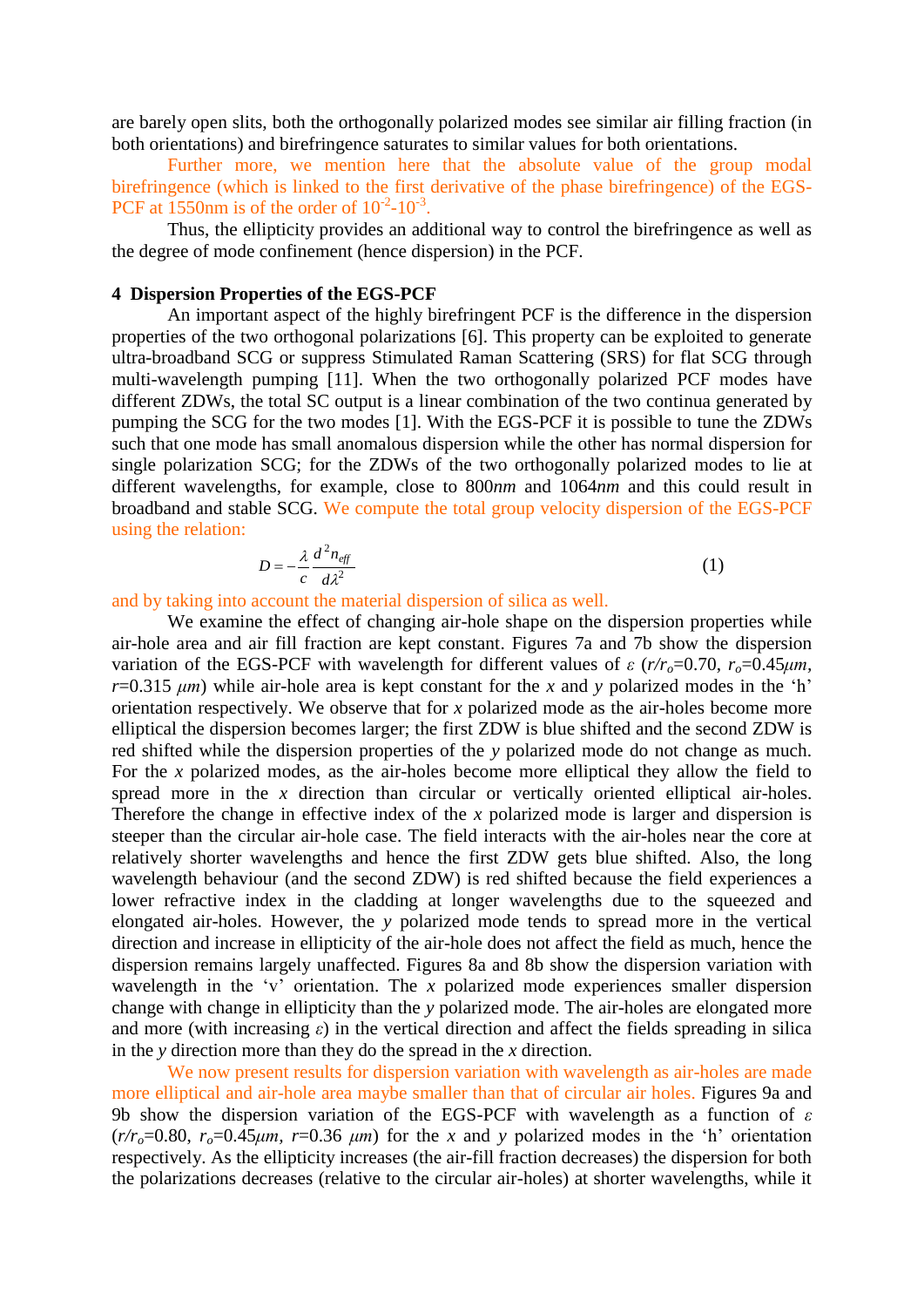increases at longer wavelengths. Due to smaller air volume (with increasing ellipticity) the dispersion approaches the material dispersion of silica. For the case of elliptical air-holes with  $a=r$ ,  $b=r/2$  we obtain normal dispersion for the *x* polarization while the *y* polarized mode has flat, low anomalous dispersion (see also Fig. 10,  $a=r$ ,  $b=r/3$ ). This could be extremely useful for generating single polarization SCG.

From the earlier work [Fig. 5 in 6] we know that for a fixed  $r/r_0$  ratio as the spiral radius, *ro,* is increased, the dispersion becomes lower, flatter and the ZDWs are red shifted. Furthermore it is possible to choose the spiral parameters such that the ZDWs lie close to more than one pump wavelength simultaneously at which commercial sources are available. This can facilitate broadband supercontinuum generation (SCG) through multi-wavelength pumping. For example, for the case  $a=r$ ,  $b=r/2$  (Fig. 10), the first ZDW for the *y* polarization lies at 800*nm* while the *x* polarization has the second ZDW at 1064*nm*. Figure 10 shows the dispersion variation of the EGS-PCF with wavelength as a function of *ε* (*r/ro*=0.80,  $r_o=0.625\mu m$ ,  $r=0.5 \mu m$ ) in the 'v' orientation. As the ellipticity increases (air-fill fraction decreases), the first ZDWs of the dispersion curves for both modes become red shifted while the second ZDWs are blue shifted and the dispersion slope also decreases. A significant point is that the separation between the second ZDWs of the two orthogonal polarizations increases with *ε*. With the increase in *ε*, due to smaller air-volume the core-cladding index is smaller and the effective index change (hence dispersion) is less steep. The effective index change with wavelength is relatively more significant at slightly longer wavelengths where the field interacts substantially with the air-holes, hence the red shift in the first ZDW. At longer wavelengths  $(\sim 1 \mu m$  and higher), due to the lower air volume in the PCF and the larger spotsizes, the field starts to interact with the outer air-holes at smaller wavelengths and the long wavelength behaviour is blue shifted.

From Fig. 10 we note that for the case where  $a=r/2$ ,  $b=r$ , the *y* polarized mode has a ZDW at 800*nm* while the *x* polarized has a ZDW at 1064*nm* and this could result in broadband and stable SCG by multi-wavelength pumping. In Fig. 11 we present the effective modal area for the two polarizations as a function of wavelength (dispersion curves contain triangular symbols, while curves without symbols represent the effective area). It can be seen that the guided modes in both the polarizations have effective areas that are close in value, and since modal area is an indicator of the degree of modal confinement, the two polarizations exhibit similar confinement in the wavelength range of interest (~800-1064*nm*). Thus the air-hole ellipticity provides an additional parameter with which to control the dispersion.

#### **5 Conclusion**

In conclusion, the polarization properties of the elliptical hole golden spiral PCF have been presented. The work has shown that the ellipticity of the air-holes can increase the birefringence to 0.022 at 1550*nm*. The dispersion of the highly birefringent EGS-PCF can be most useful in generating a very flat and stable supercontinuum with the suppression of polarization fluctuations and SRS. The fiber can be designed to have a ZDW for only one mode near a pump wavelength and a large negative dispersion for the other mode for single polarization SCG. Furthermore, to generate broadband SCG by multi-wavelength pumping, the ZDWs of the fiber can be made to lie at convenient wavelength locations, such as 800*nm* and 1064*nm* where compact, cost effective and efficient laser sources are commercially available.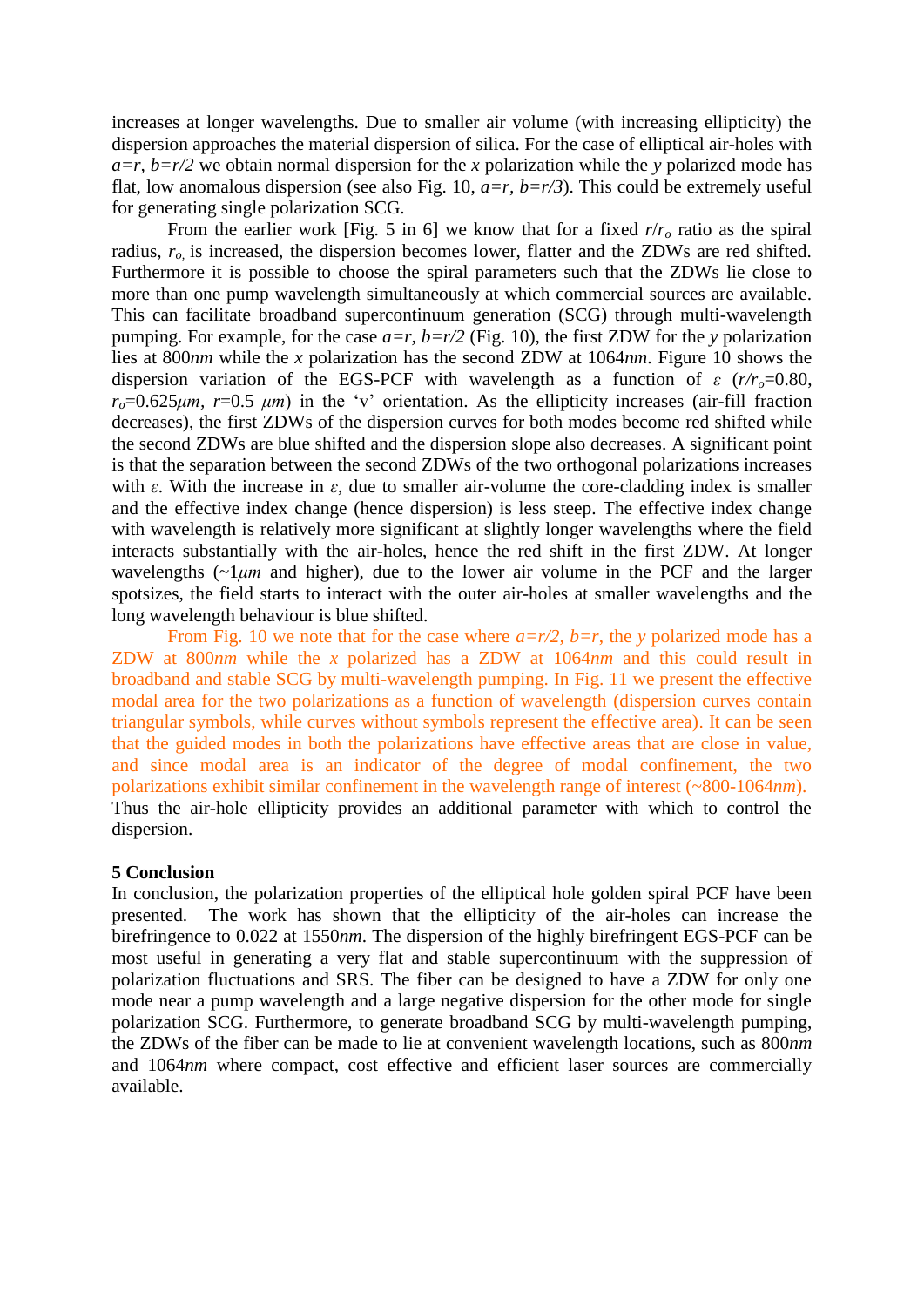#### **References**

- 1. M. Lehtonen, G. Genty, H. Ludvigen and M. Kaivola, "Supercontinuum generation in a highly birefringent microstructured fiber," Appl. Phys. Lett., **82**, 2197 (2003).
- 2. Z. Zhu and T. G. Brown, "Experimental studies of polarization properties of supercontinua generated in a birefringent photonic crystal fiber," Opt. Express, **12**, 791 (2004).
- 3. Z. Zhu and T. G. Brown, "Polarization properties of supercontinua generated in birefringent photonic crystal fibers," J. Opt. Soc. Am. B, **21**, 249 (2004).
- 4. J. M. Dudley, G. Genty and S. Coen, "Supercontinuum generation in photonic crystal fiber," Rev. Mod. Phys. **78**, 1135 (2006).
- 5. C. Xiong and W. J. Wadsworth, "Polarized supercontinuum in birefringent photonic crystal fiber pumped at 1064nm and application to tuneable/UV generation," Opt. Express, **16**, 2438 (2008).
- 6. A. Agrawal, N. Kejalakhmy, J. Chen, B.M.A. Rahman and K.T.V. Grattan, "Golden spiral photonic crystal fiber: polarization and dispersion properties," Opt. Lett., **33**, 2716 (2008).
- 7. K. Suzuki, H. Kubota, S. Kawanishi, M. Tanaka, and M. Fujita, "Optical properties of a low-loss polarization-maintaining photonic crystal fiber," Opt. Express **9**, 676 (2001).
- 8. D. Chen and L. Shen, "Ultrahigh birefringent photonic crystal fiber with ultralow confinement loss," IEEE Photonics Technol. Lett*.* **19**, 185 (2007).
- 9. D. Chen and L. Shen, "Highly birefringent elliptical-hole photonic crystal fibers with double defect," J. Lightwav. Technol*.* **25**, 2700 (2007).
- 10. N. Kejalakshmy, B. M. A. Rahman, A. Agrawal, T. Wongcharoen and K. T. V. Grattan, "Characterization of single-polarization single-mode photonic crystal fiber using full-vectorial finite element method," App. Phys. B, **93**, 223 (2008).
- 11. P-A Champert, V. Couderc, P. Leproux, S. Fevrier, V. Tombelaine, L. Labonte, P. Roy, C. Froehly and P. Nerin, "White-light supercontinuum generation in normally dispersive optical fiber using original multi-wavelength pumping system," Opt. Express, **12**, 4366 (2004).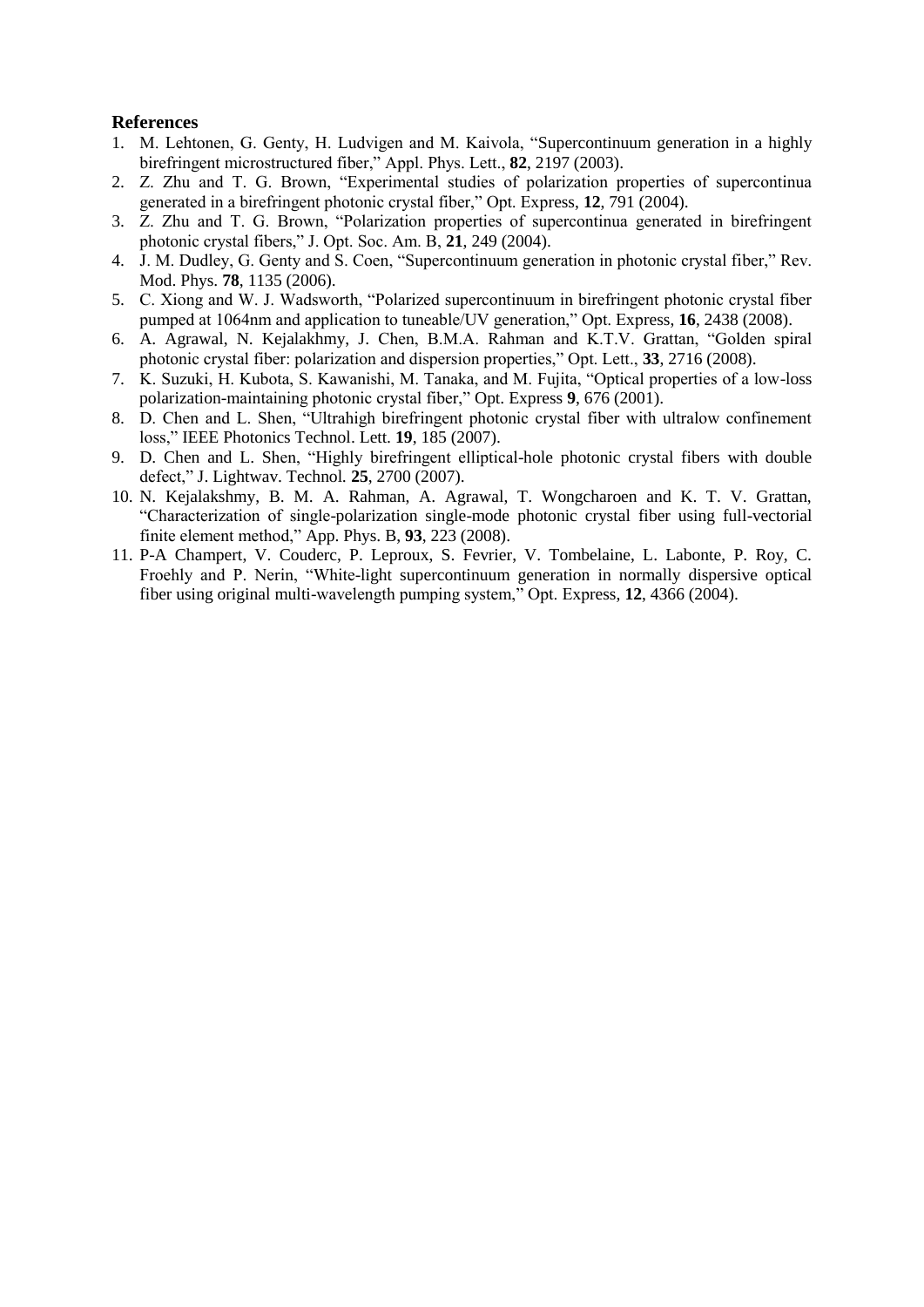#### List of Figures

Figure 1 The structure of the EGS-PCF in the 'h' orientation.

Figure 2 The structure of the EGS-PCF in the 'v' orientation.

Figure 3 Birefringence variation with wavelength as a function of *ε* for the 'v' and 'h' orientations orientations; *r/ro*=0.70, *ro*=0.45*μm, r*=0.315*μm*.

Figures 4a-d: Comparison of effective index variation of the *x* and *y* polarized modes for circular and elliptical air holes in 'h' and 'v' orientations for  $r/r<sub>o</sub>=0.70$ ,  $r<sub>o</sub>=0.45 \mu m$ ,  $r=0.315 \mu m$ .

Figure 5 Birefringence variation with wavelength as a function of *ε* for the 'v' and 'h' orientations orientations; *r/ro*=0.80, *ro*=0.45*μm, r*=0.36*μm*.

Figure 6 Birefringence variation with wavelength as a function of *ε* for the 'v' and 'h' orientations orientations; *r/ro*=0.825, *ro*=0.45*μm, r*=0.3712*μm*.

Figure 7a Dispersion variation with wavelength as a function of *ε* for  $r/r_0=0.70$ ,  $r_0=0.45 \mu m$ ,  $r=0.315 \mu m$  for the *x* polarized modes in the 'h' orientation

Figure 7b Dispersion variation with wavelength as a function of *ε* for  $r/r_0=0.70$ ,  $r_0=0.45 \mu m$ ,  $r=0.315 \mu m$  for the *y* polarized modes in the 'h' orientation.

Figure 8a Dispersion variation with wavelength as a function of *ε* for  $r/r_0 = 0.70$ ,  $r_0 = 0.45 \mu m$ ,  $r = 0.315 \mu m$  for the *x* polarized modes in the 'v' orientation

Figure 8b Dispersion variation with wavelength as a function of *ε* for  $r/r_0$ =0.70,  $r_0$ =0.45*μm*, *r*=0.315 *μm* for the *y* polarized modes in the 'v' orientation.

Figure 9a Dispersion variation with wavelength as a function of *ε* for  $r/r_0 = 0.80$ ,  $r_0 = 0.45 \mu m$ ,  $r = 0.36 \mu m$  for the *x* polarized modes in the 'h' orientation.

Figure 9b Dispersion variation with wavelength as a function of *ε* for  $r/r_0$ =0.80,  $r_0$ =0.45*μm*,  $r$ =0.36 *μm* for the *y* polarized modes in the 'h' orientation.

Figure 10 Dispersion variation with wavelength as a function of *ε* for  $r/r<sub>o</sub>=0.80$ ,  $r<sub>o</sub>=0.625$ *μm*,  $r=0.50$  *μm* in the 'v' orientation.

Figure 11 Dispersion and Aeff variation with wavelength for EGS-PCF in the 'v' orientation for the case *r/ro*=0.80, *ro*=0.625*μm, r*=0.50 *μm a*=*r/2*, *b*=*r*.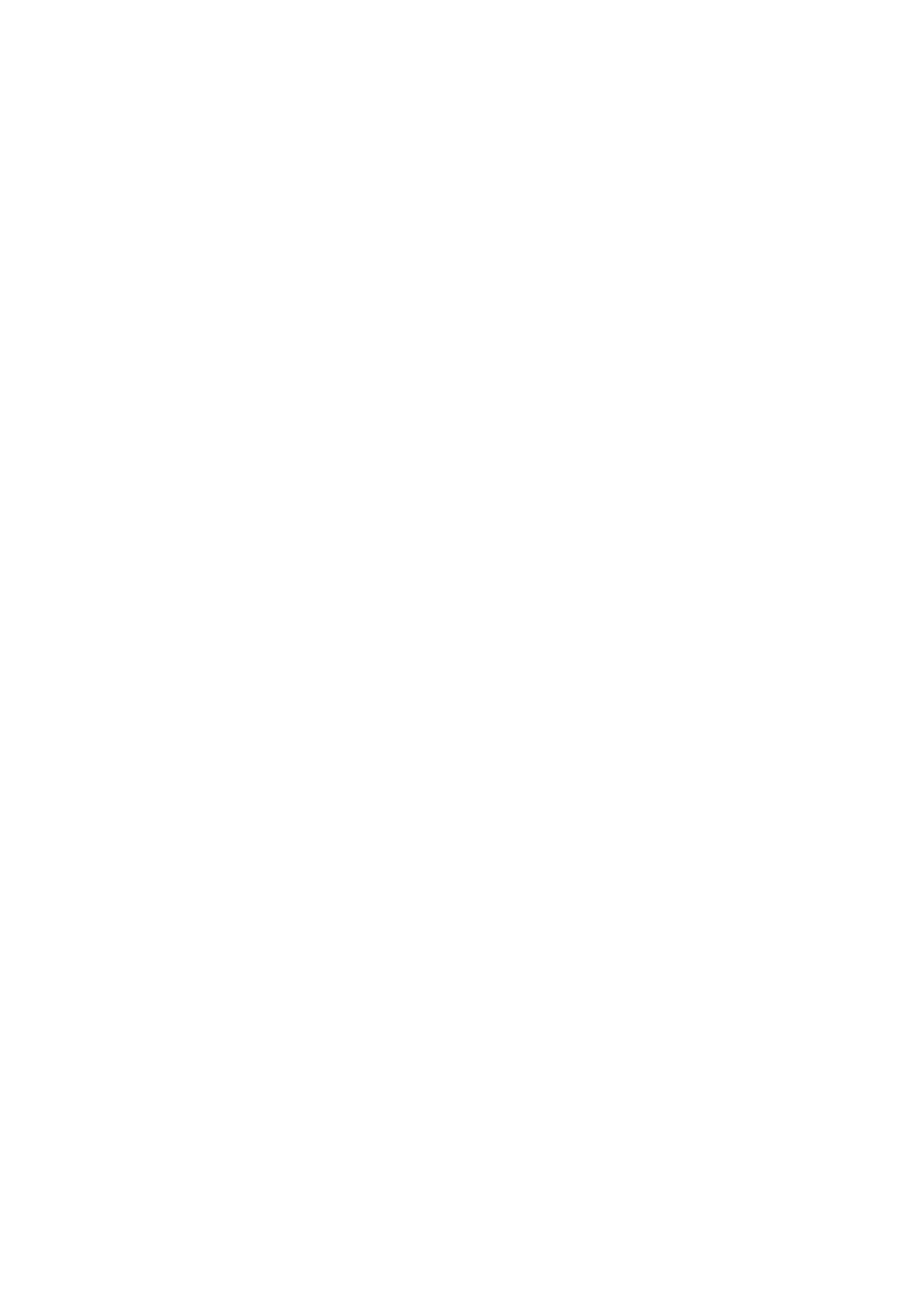Figures Fig. 1

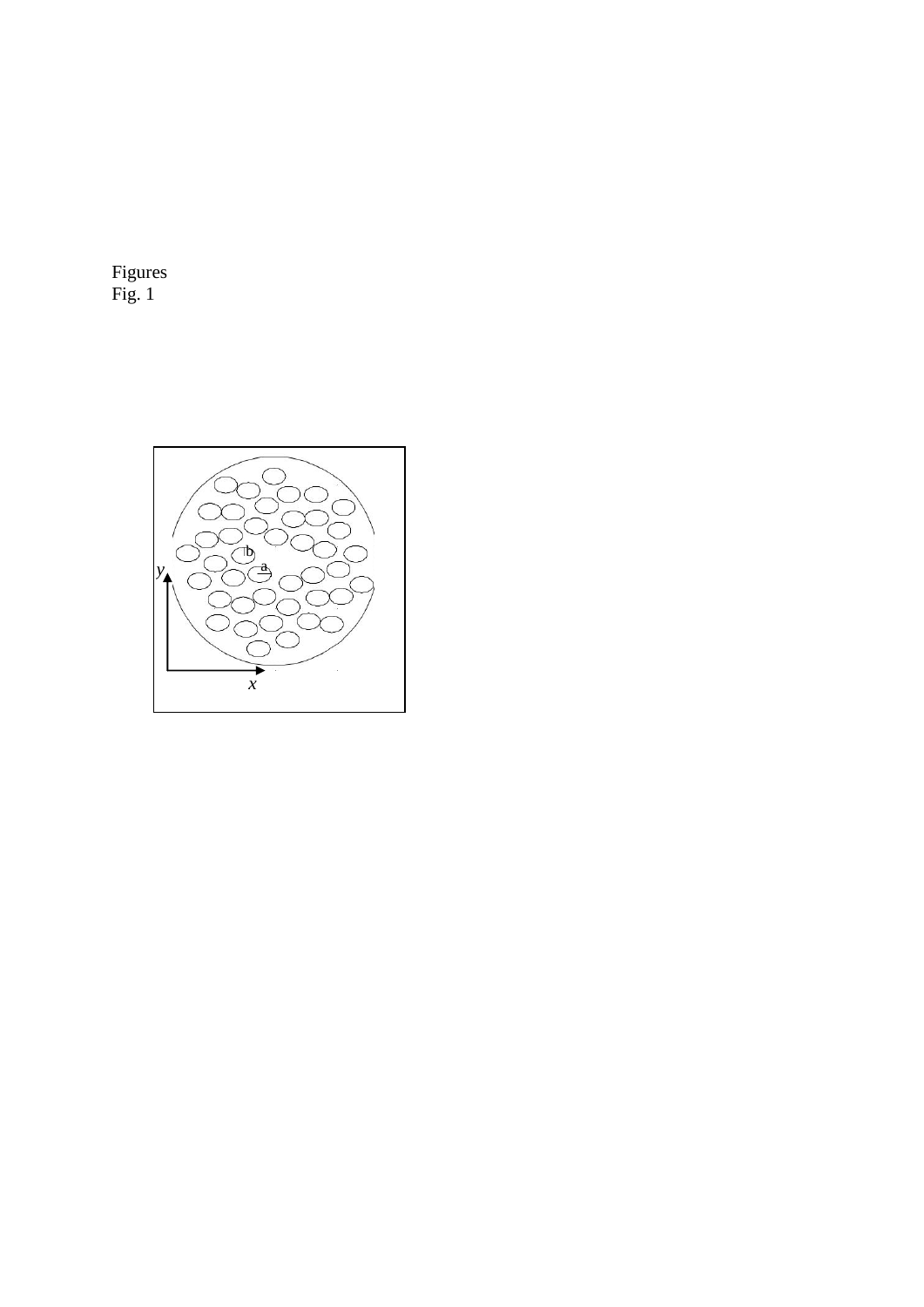Fig. 2

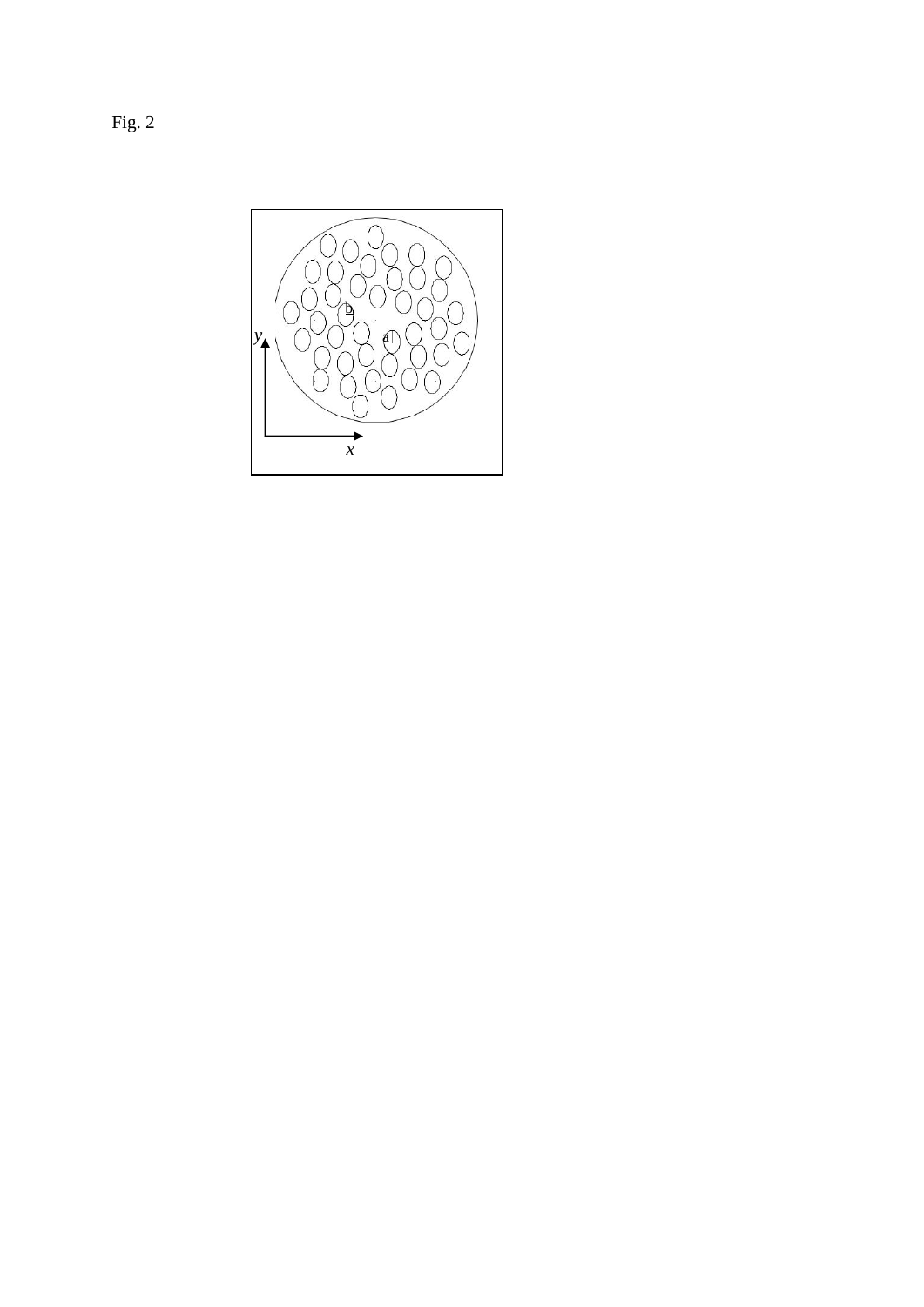Fig. 3

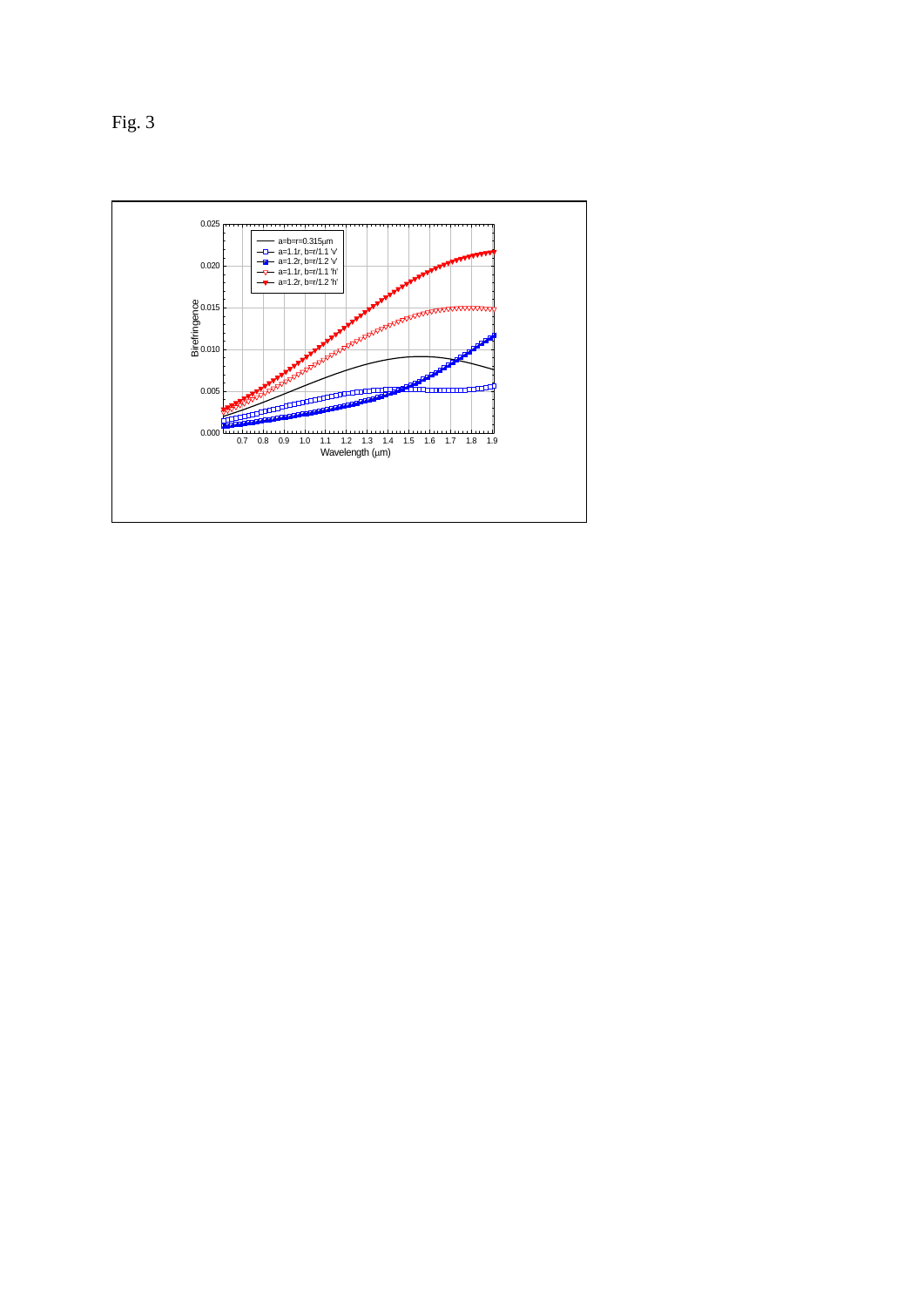Figs. 4a-d

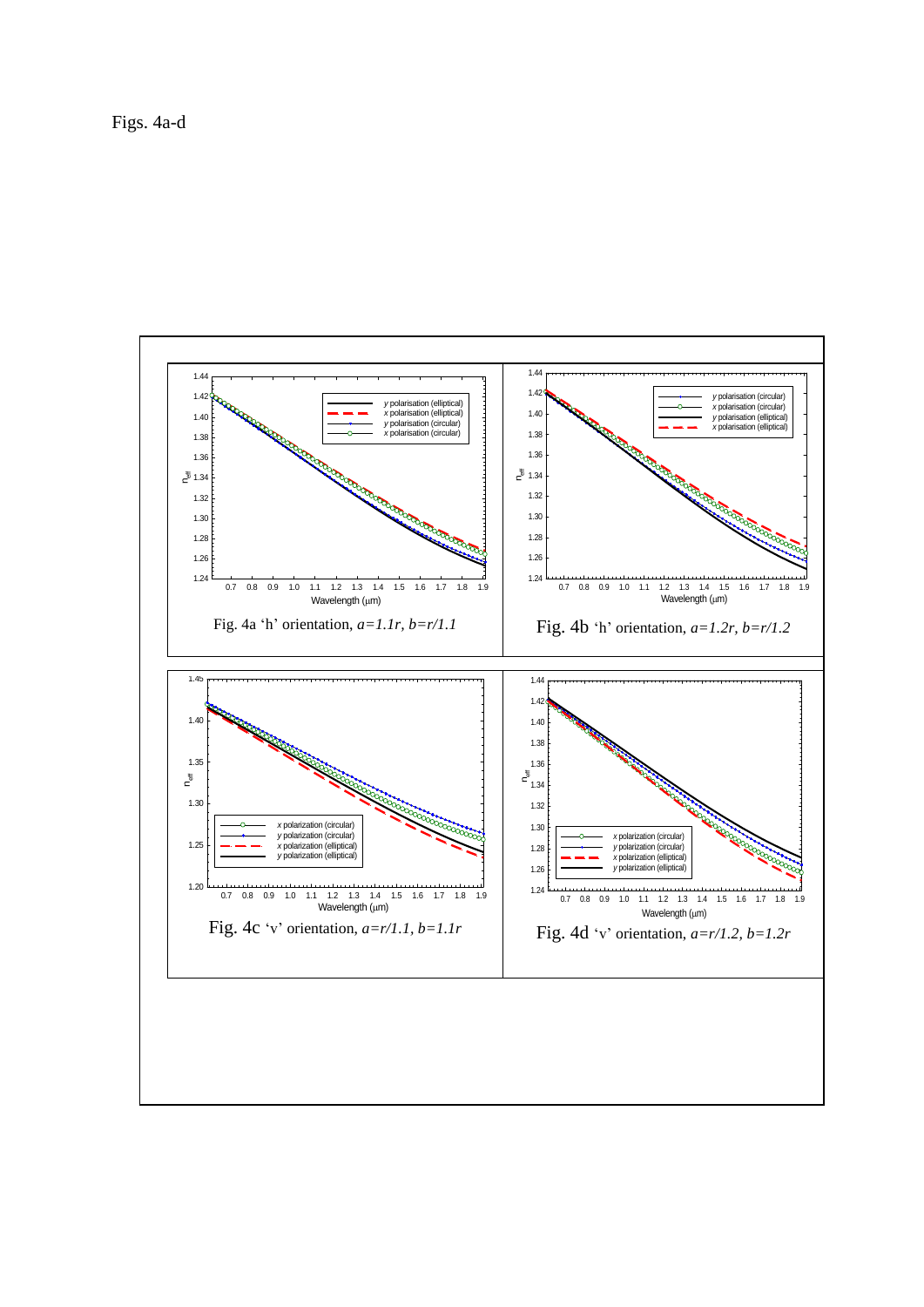

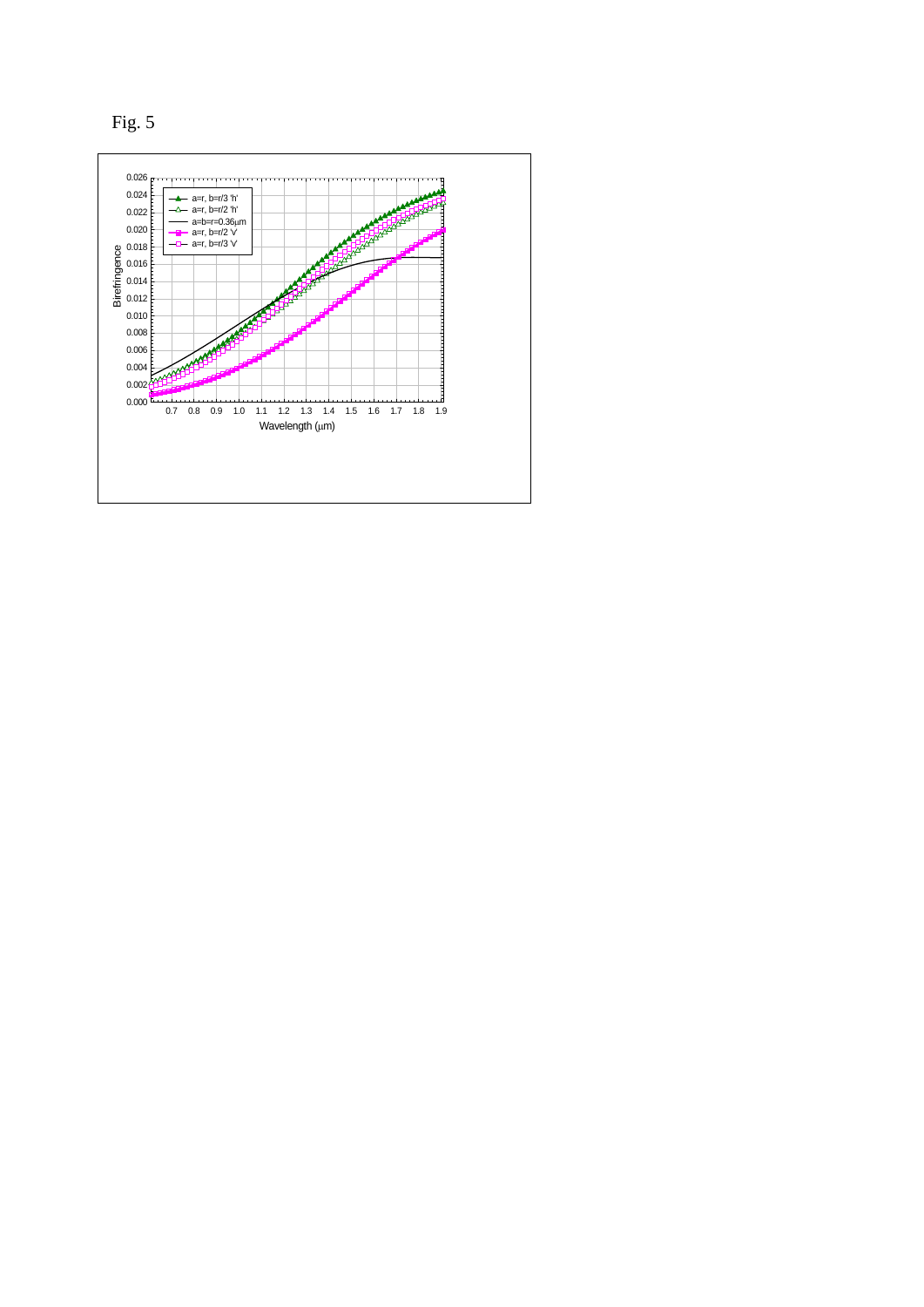

Fig. 6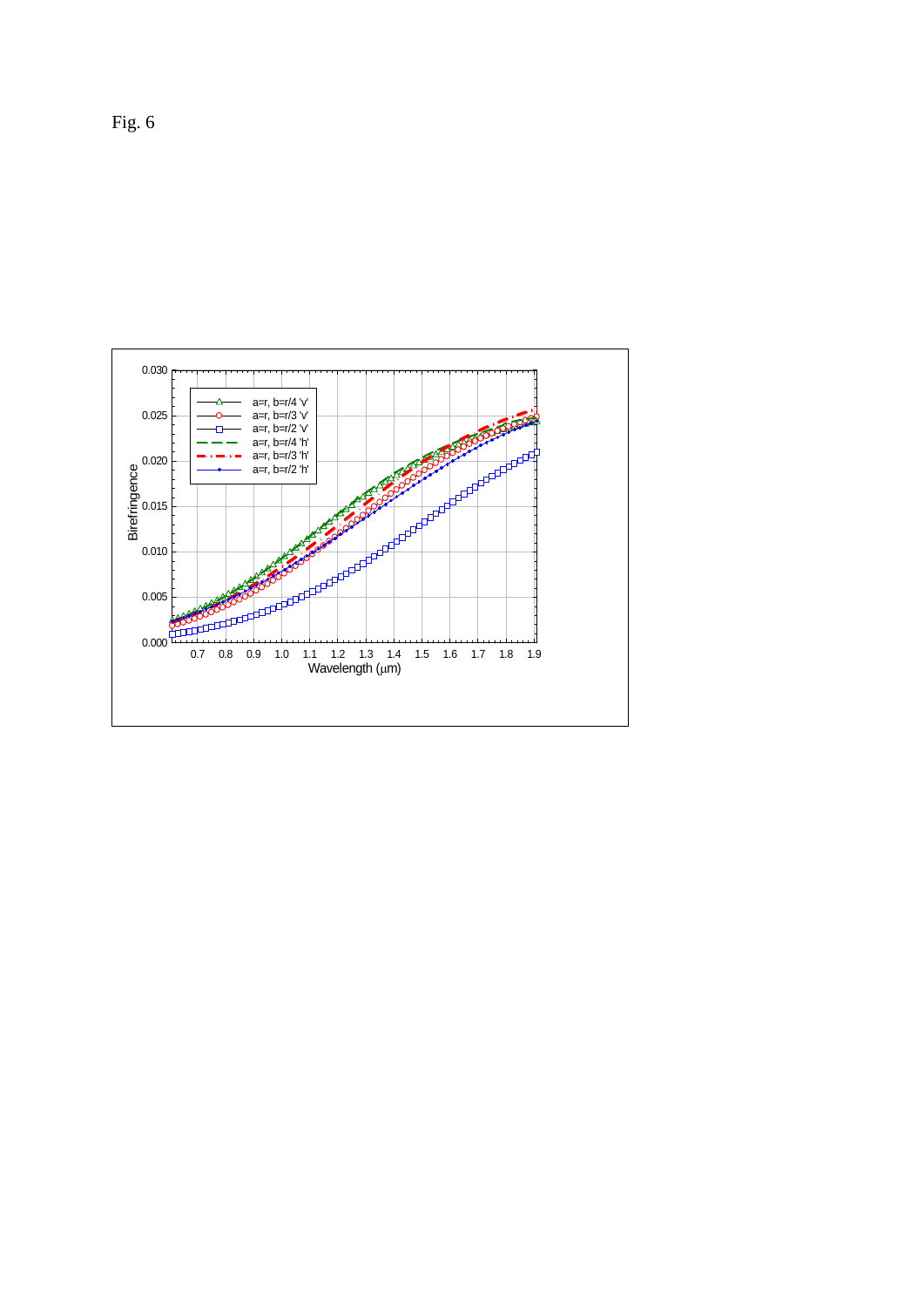Fig. 7a

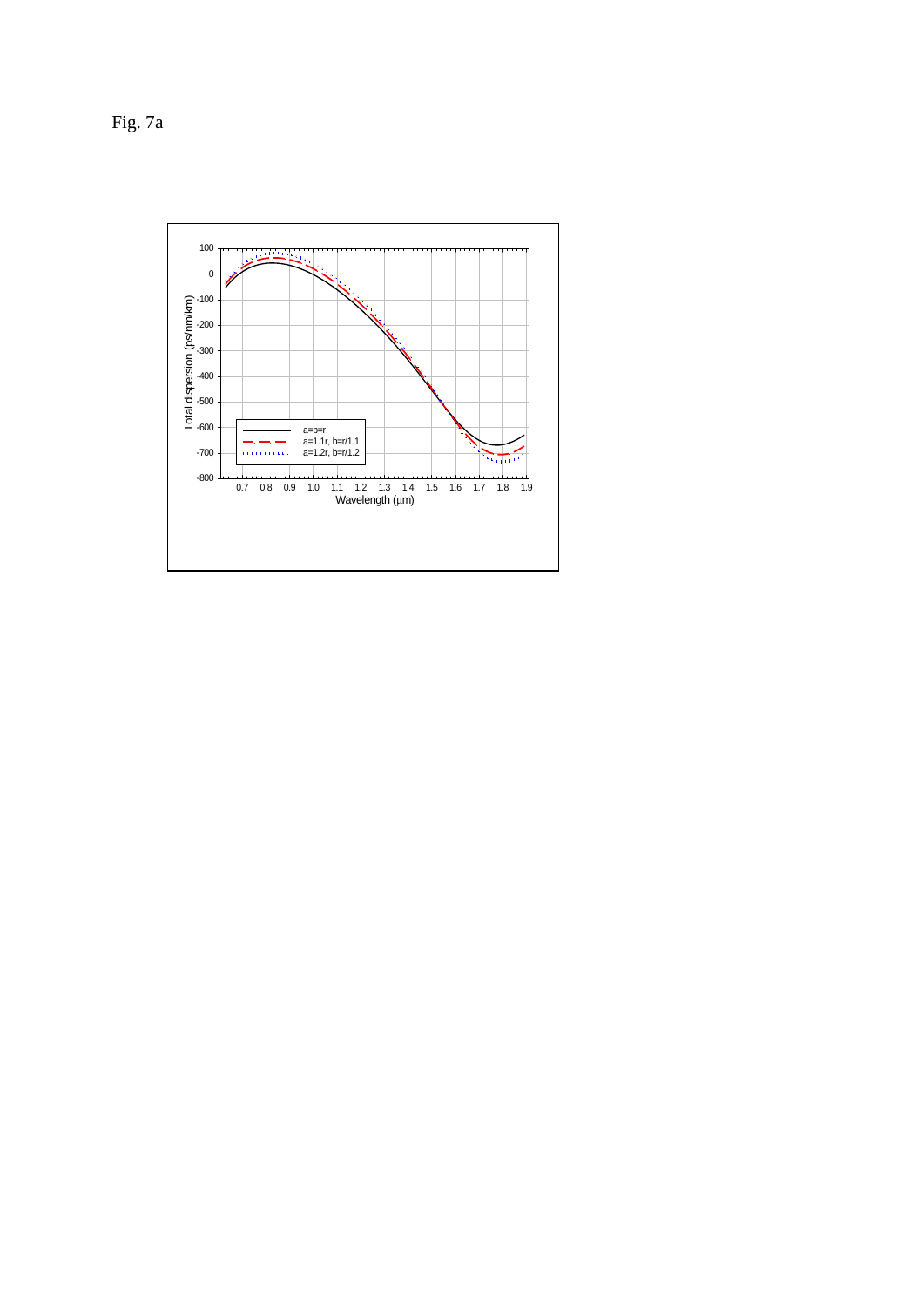Fig. 7b

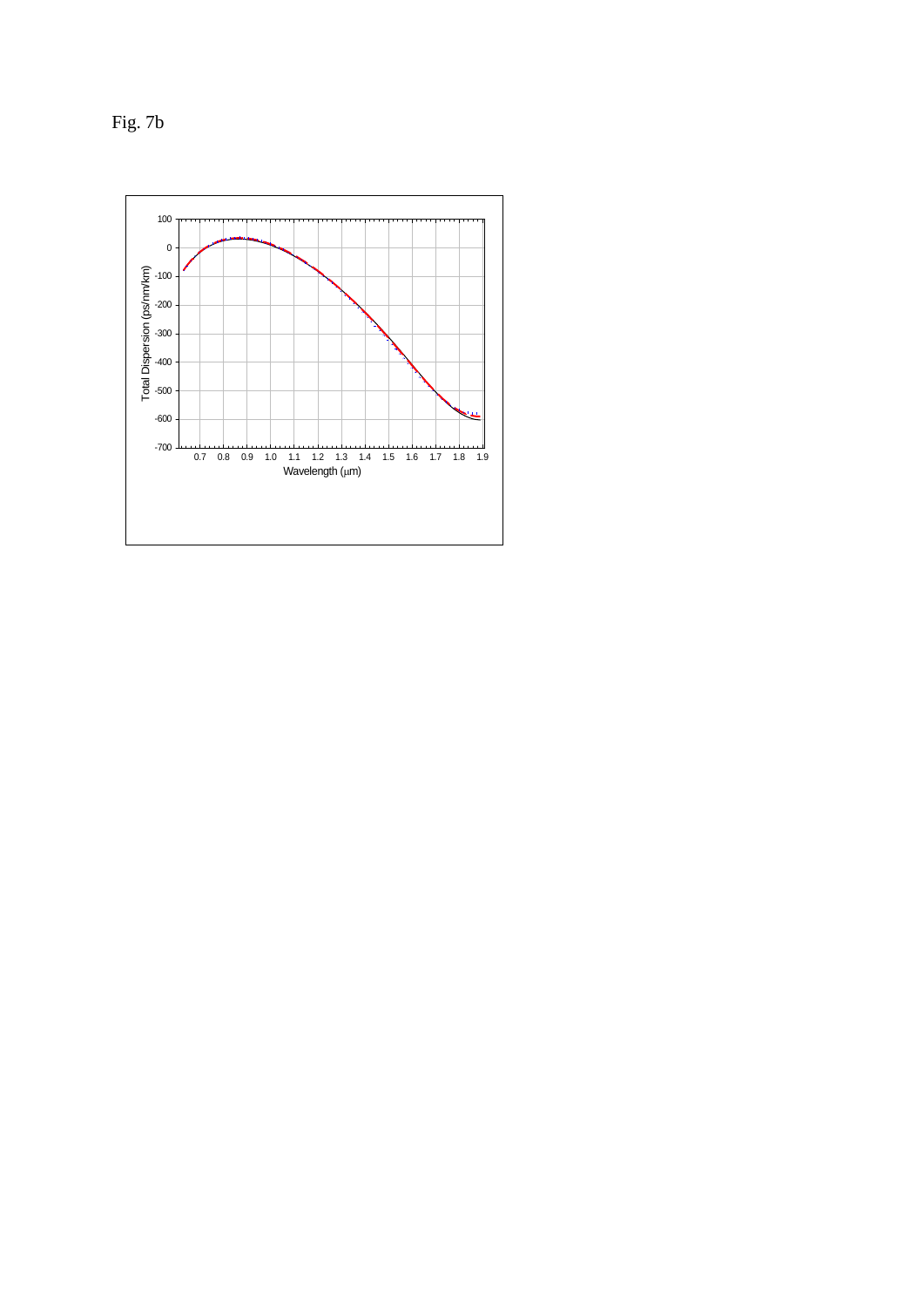Fig. 8a

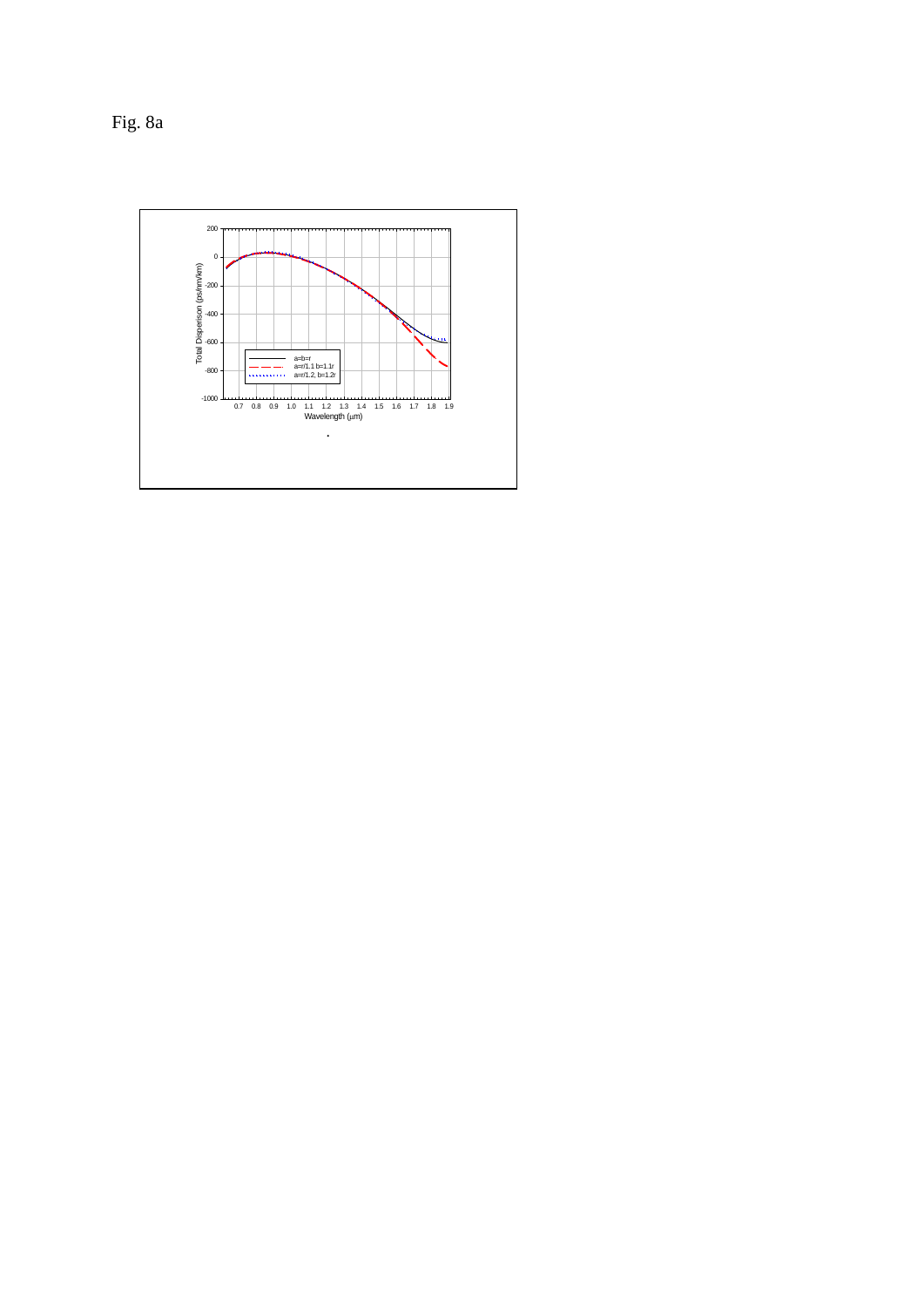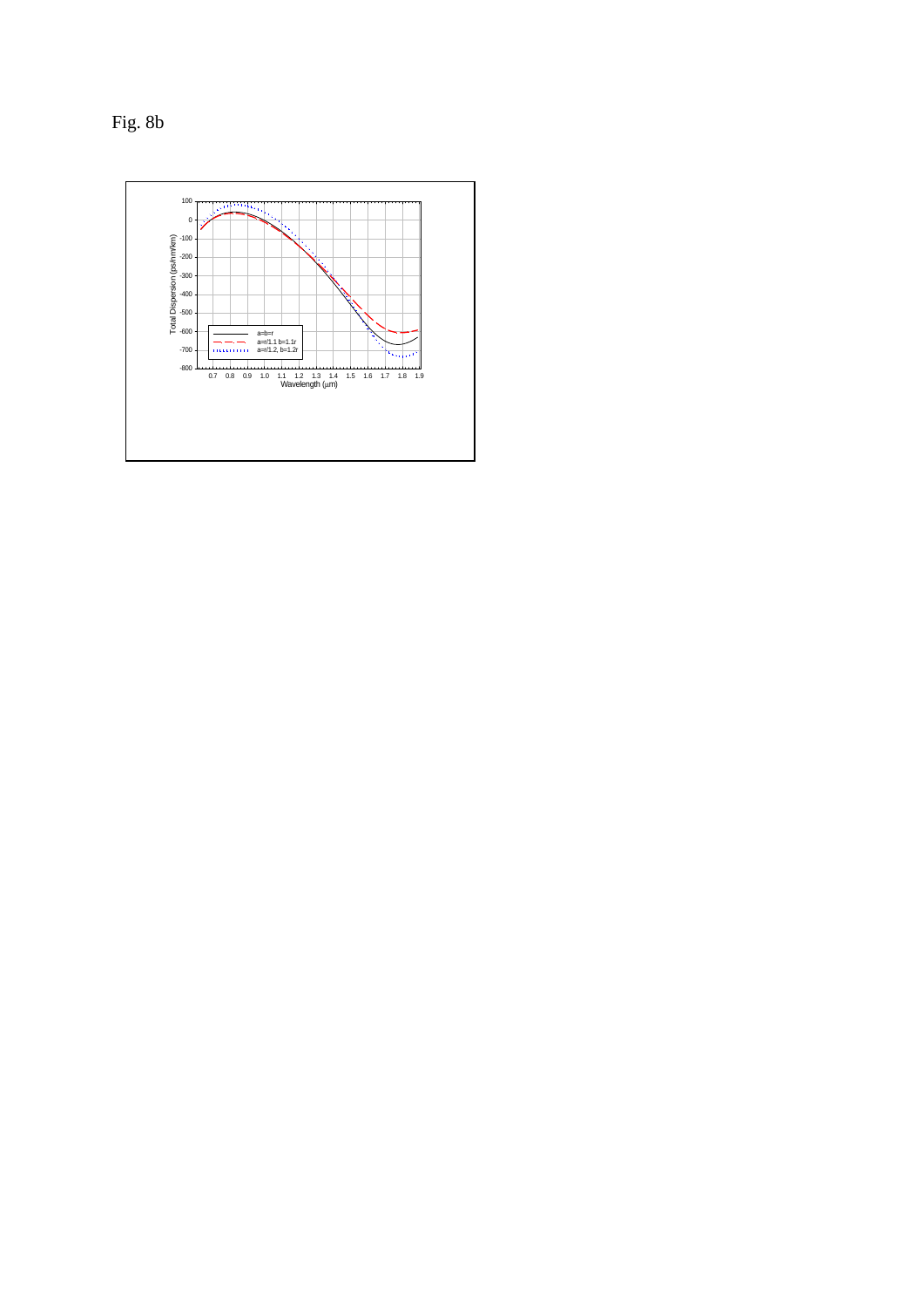

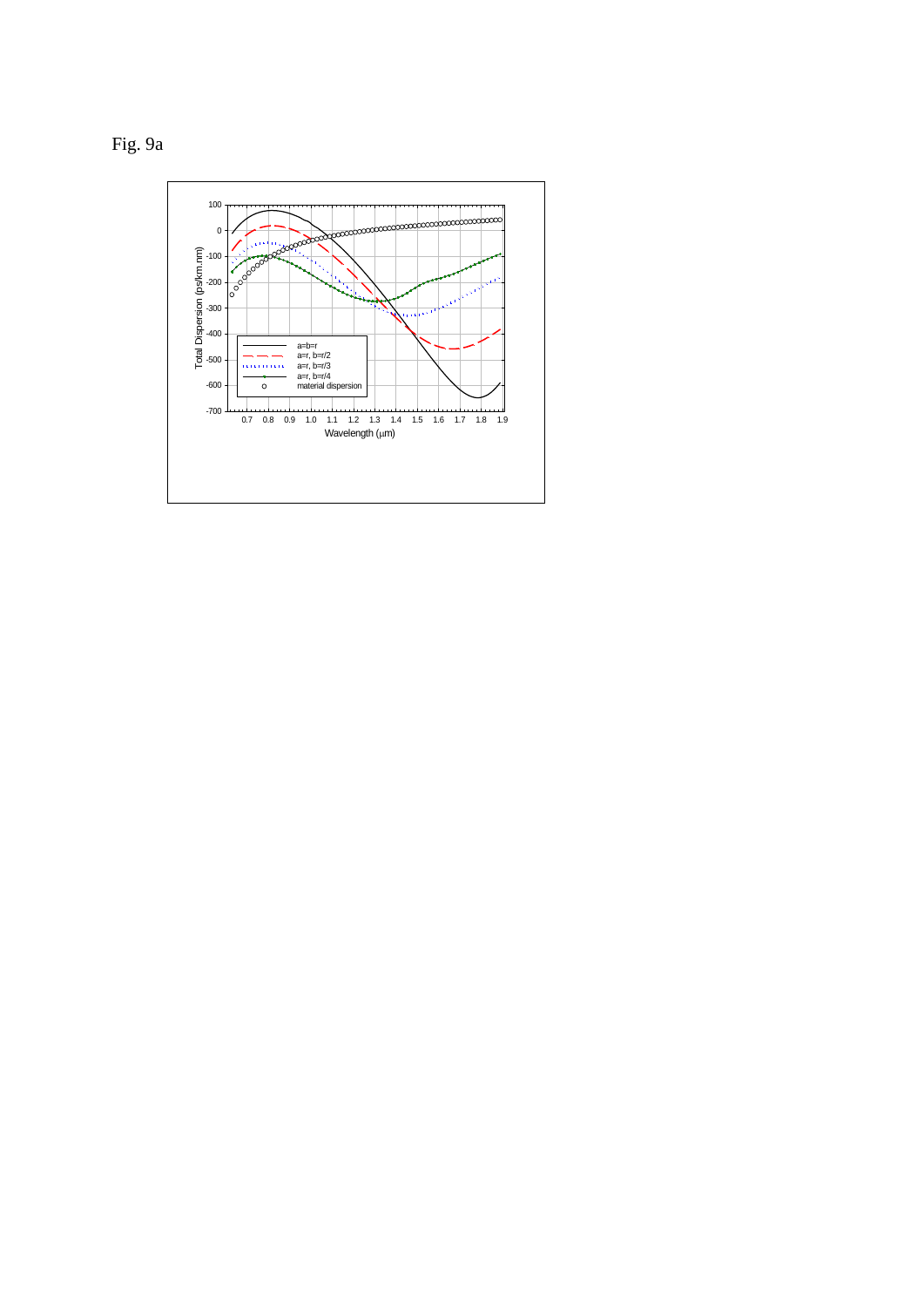

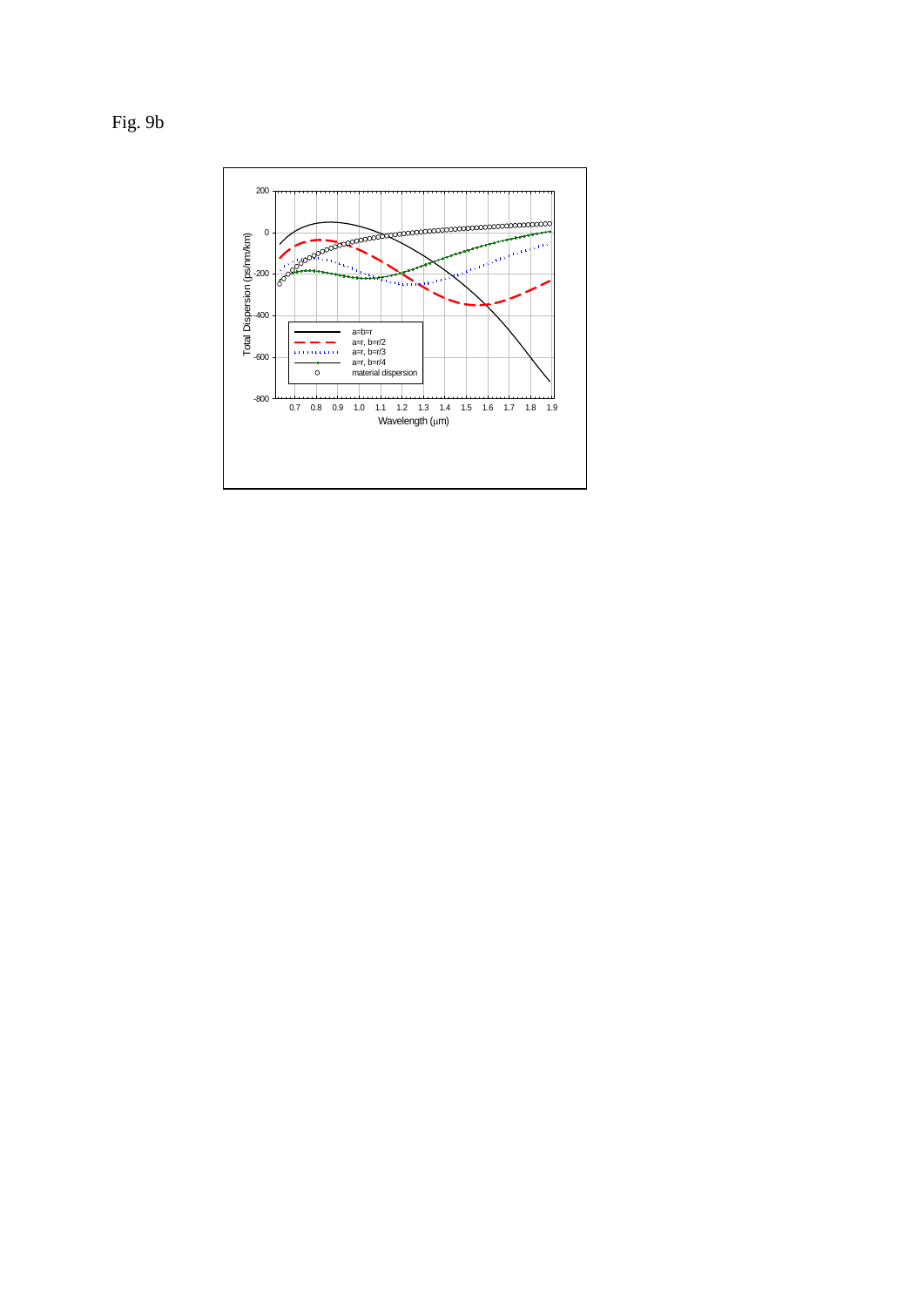Fig. 10